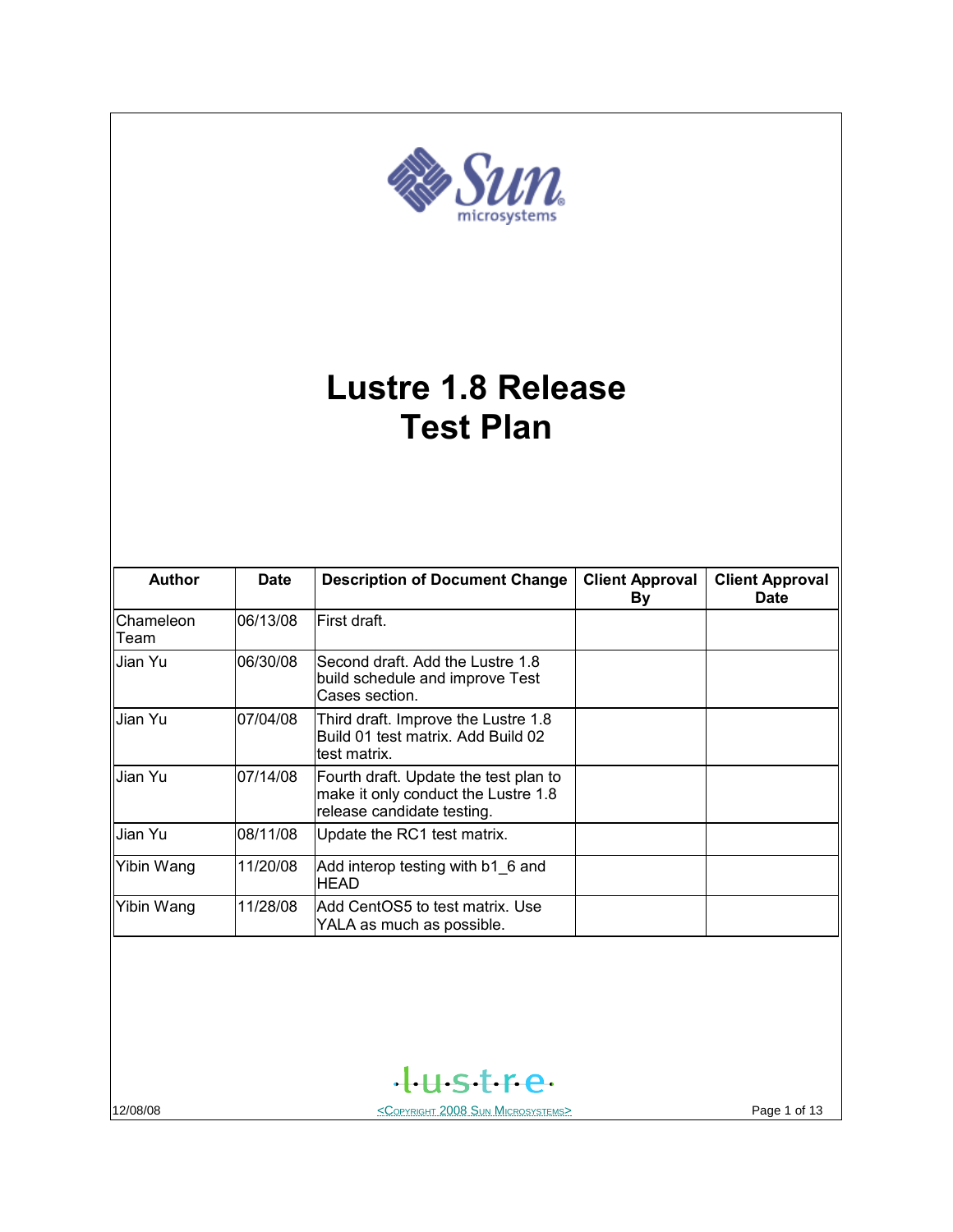## **I. Test Plan Overview**

This test plan is intended to conduct the release testing of Lustre 1.8. The goal is to find and resolve defects in the Lustre codes during the release testing cycles. Additional testing will be added for new features and will be documented in the test plans for those features.

Collaboration with the Open Source community.

## **Executive Summary**

The Lustre QE team will require a test plan that can verify the Lustre 1.8 release.

- Create a 2-week test matrix to verify each release candidate (RC) for Lustre 1.8.
- Inputs from QE and the Release Management Group (RMG) team will be required.
- All QE test nodes will be used in this testing.
- The output will be a state of the release candidate when completed.

### **Problem Statement**

Before a new Lustre version can be released, the Lustre codes for that version must pass a release testing cycle. During the whole testing cycle, there used to be several release candidates made because new regressions were found and fixed after each previous release candidate testing. This increased the time and effort required to get the new Lustre version released. A good release test plan can conduct the testing to find regressions earlier, more widely and deeply so as to shorten the time for making the new Lustre version production ready.

#### **Goal**

The goal is to find and resolve defects in the Lustre codes during the release testing cycle and drive the Lustre codes to be production ready and ready for release.

#### **Success Factors**

A better QE Lustre test plan that can be distributed to the Open Source community will give visibility into our test processes and provide a mechanism for the Open Source community to assist with our testing efforts.



12/08/08 **Page 2 of 13**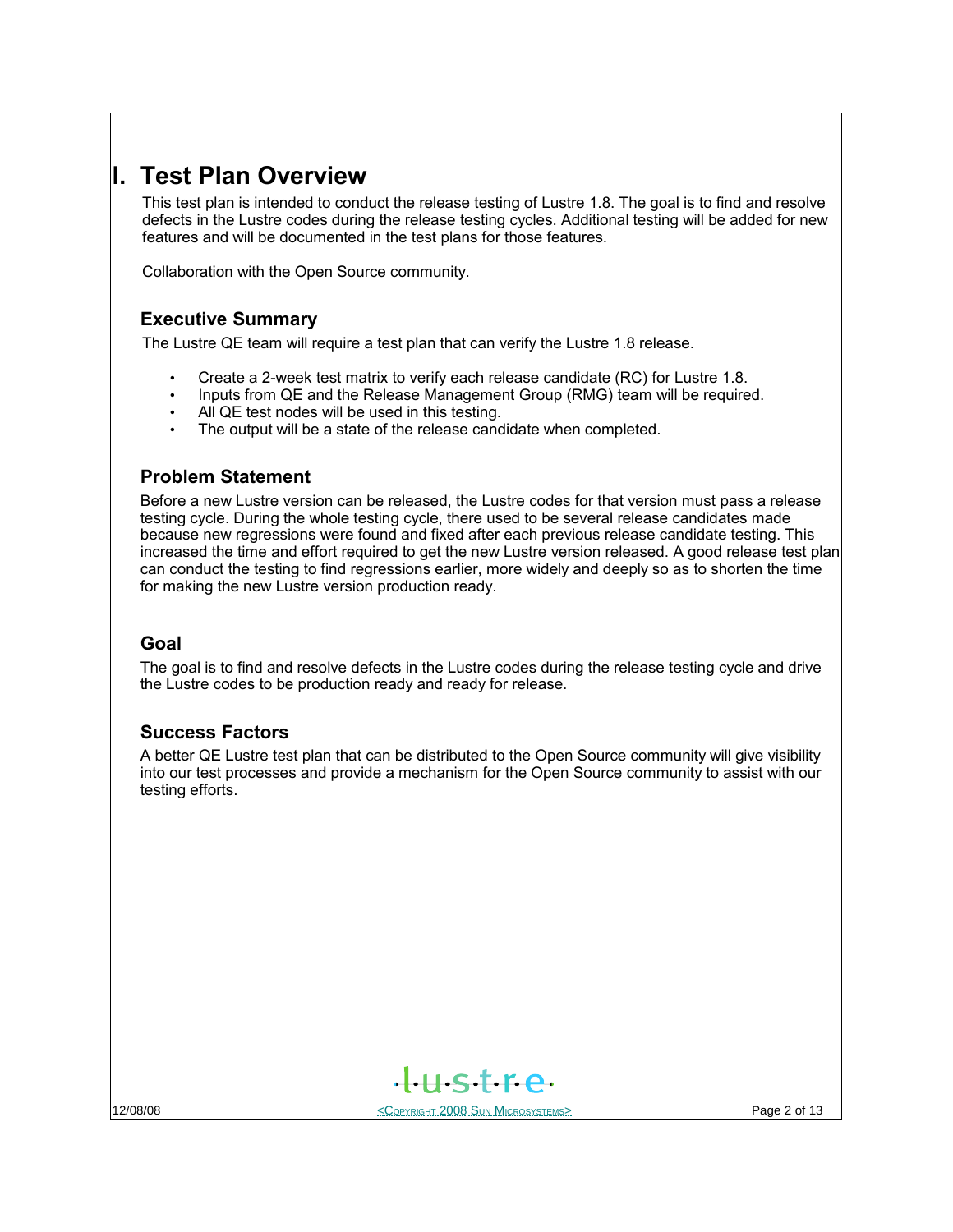## **Testing Plan**

#### **Define the setup steps that need to happen for the hardware to be ready? Who is responsible for these tests?**

In manual testing, the testing environment setup steps are as follows:

1) Reserve test cluster time through [Cluster Scheduler](http://lts-head.lustre.sun.com:8080/)

2) Set up the test cluster by running [OSLO](https://wikis.clusterfs.com/intra/index.php/OSLO) on lts-head node

3) Configure Lustre file system and start running the tests

4) Send test results to [Buffalo](http://lts-head.lustre.sun.com/) by running [send\\_report.pl](https://wikis.clusterfs.com/intra/index.php/Send_report.pl) on lts-head node.

QE team in the Lustre group is responsible for setting up the test environment, running the tests, [vetting and reporting](https://wikis.clusterfs.com/intra/index.php?title=Test_Process#Vetting_and_Reporting_Process) the test results.

In automated testing, the testing environment setups are as follows:

1) Submit YALA testing request in [YALA](http://lts-head.lustre.sun.com/auto)

2) Vet the test result on Buffalo.

The release manager is responsible for step 1; QE is responsible for step 2.

#### **Specify the date these tests will start, and length of time that these test will take to complete.**

Each series of tests will be run when a new RC has been created.

The proposed length of time is a 2-week test effort for one RC.

## **Specify (at a high level) what tests will be completed?** Functional Tests **acceptance small test suite, Cascading rw, Connectathon** Performance Tests | IOR, PIOS, Metabench, Compilebench, LST Quotas Tests Recovery Tests Interoperability Tests  $|B1|8$  interop with b1  $6$  and HEAD Stress Tests **Stress Tests** Simul, Racer Upgrade/Downgrade Tests

 $H<sub>5</sub>$ 

12/08/08 **Page 3 of 13**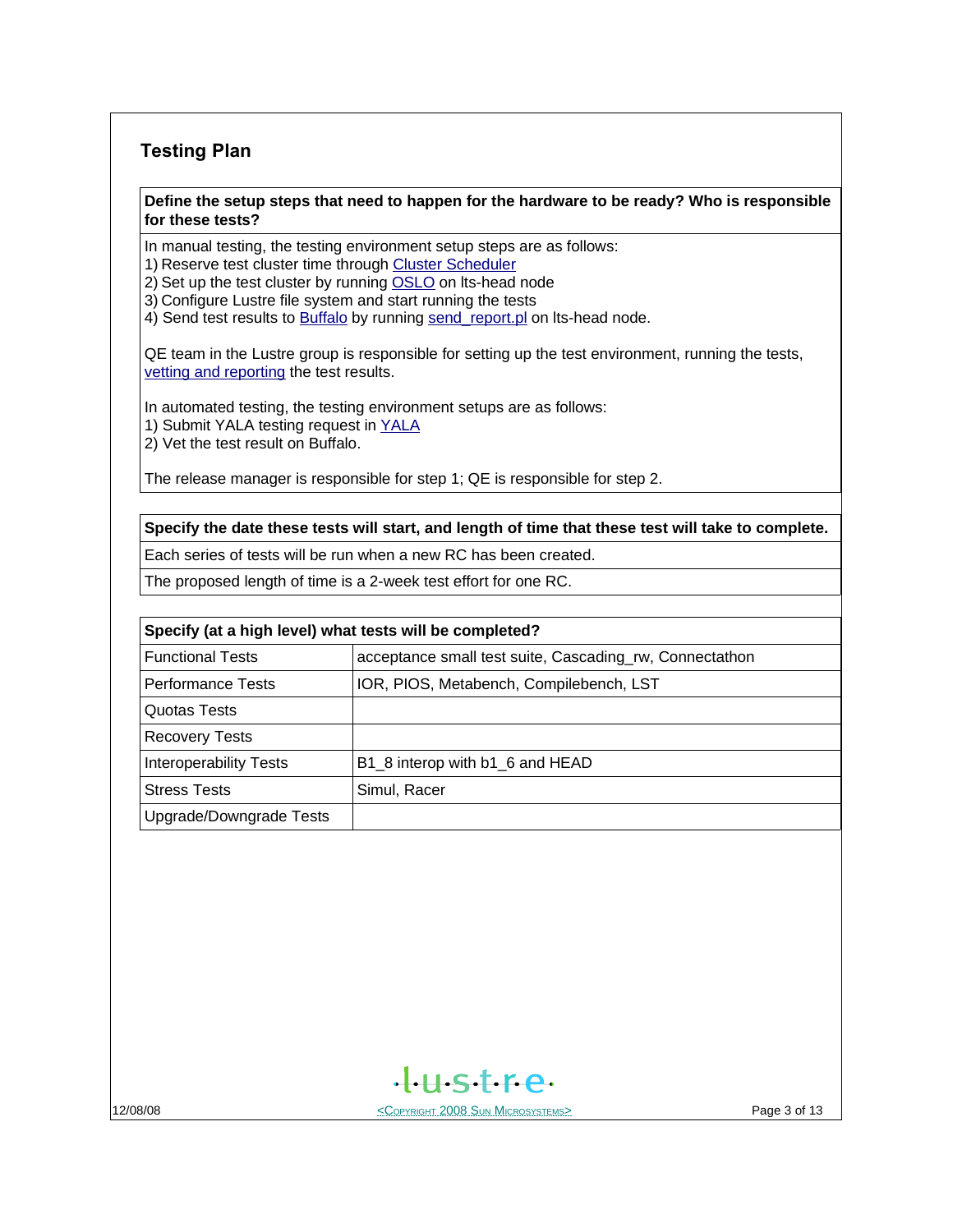## **Test Cases**

|     | <b>Functional Test Cases</b>                              |                                                                                     |  |  |  |  |
|-----|-----------------------------------------------------------|-------------------------------------------------------------------------------------|--|--|--|--|
|     | All of the test cases in the acceptance small test suite: |                                                                                     |  |  |  |  |
| No. | <b>Test Case</b>                                          | Description                                                                         |  |  |  |  |
| 1.  | <b>RUNTESTS</b>                                           | Basic regression tests with unmounting/remounting.                                  |  |  |  |  |
| 2.  | <b>SANITY</b>                                             | Tests that verify operation under normal operating conditions.                      |  |  |  |  |
| 3.  | <b>DBENCH</b>                                             | dbench benchmark for simulating N clients to produce the file<br>system load.       |  |  |  |  |
| 4.  | <b>BONNIE</b>                                             | Bonnie++ benchmark for creation, reading, and deleting many<br>small files.         |  |  |  |  |
| 5.  | <b>IOZONE</b>                                             | lozone benchmark for generating and measuring a variety of file<br>operations.      |  |  |  |  |
| 6.  | <b>FSX</b>                                                | File system exerciser.                                                              |  |  |  |  |
| 7.  | <b>SANITYN</b>                                            | Tests that verify operations from two clients under normal<br>operating conditions. |  |  |  |  |
| 8.  | <b>LFSCK</b>                                              | Tests e2fsck and lfsck to detect and fix file system corruption.                    |  |  |  |  |
| 9.  | <b>LIBLUSTRE</b>                                          | Runs a test linked to a liblustre client library.                                   |  |  |  |  |
| 10. | REPLAY_SINGLE                                             | Tests that verify recovery after MDS failure.                                       |  |  |  |  |
| 11. | CONF_SANITY                                               | Tests that verify configuration.                                                    |  |  |  |  |
| 12. | RECOVERY_SMALL                                            | Tests that verify RPC replay after communications failure.                          |  |  |  |  |
| 13. | REPLAY_OST_SINGLE                                         | Tests that verify recovery after OST failure.                                       |  |  |  |  |
| 14. | REPLAY DUAL                                               | Tests that verify recovery from two clients after server failure.                   |  |  |  |  |
| 15. | <b>INSANITY</b>                                           | Tests multiple concurrent failure conditions.                                       |  |  |  |  |
| 16. | SANITY_QUOTA                                              | Tests that verify filesystem quotas.                                                |  |  |  |  |
| 17. | REPLAY_VBR                                                | Tests that verify version based recovery features.                                  |  |  |  |  |
| 18. | PERFORMANCE SANITY                                        | Performance tests ported from CMD3 test suites.                                     |  |  |  |  |
|     | Other functional test cases:                              |                                                                                     |  |  |  |  |
| 19. | Cascading_rw                                              | An MPI coordinated test of parallel cascading read/write.                           |  |  |  |  |
| 20. | <b>NFS Connectathon</b>                                   | An industry standard to verify basic NFS functionality.                             |  |  |  |  |
| 21. | statahead                                                 | Statahead performance test.                                                         |  |  |  |  |
| 22. | write_append_truncate                                     | Append and truncate write test (MPI).                                               |  |  |  |  |
| 23. | write_disjoint                                            | Disjoint write test.                                                                |  |  |  |  |

tustre.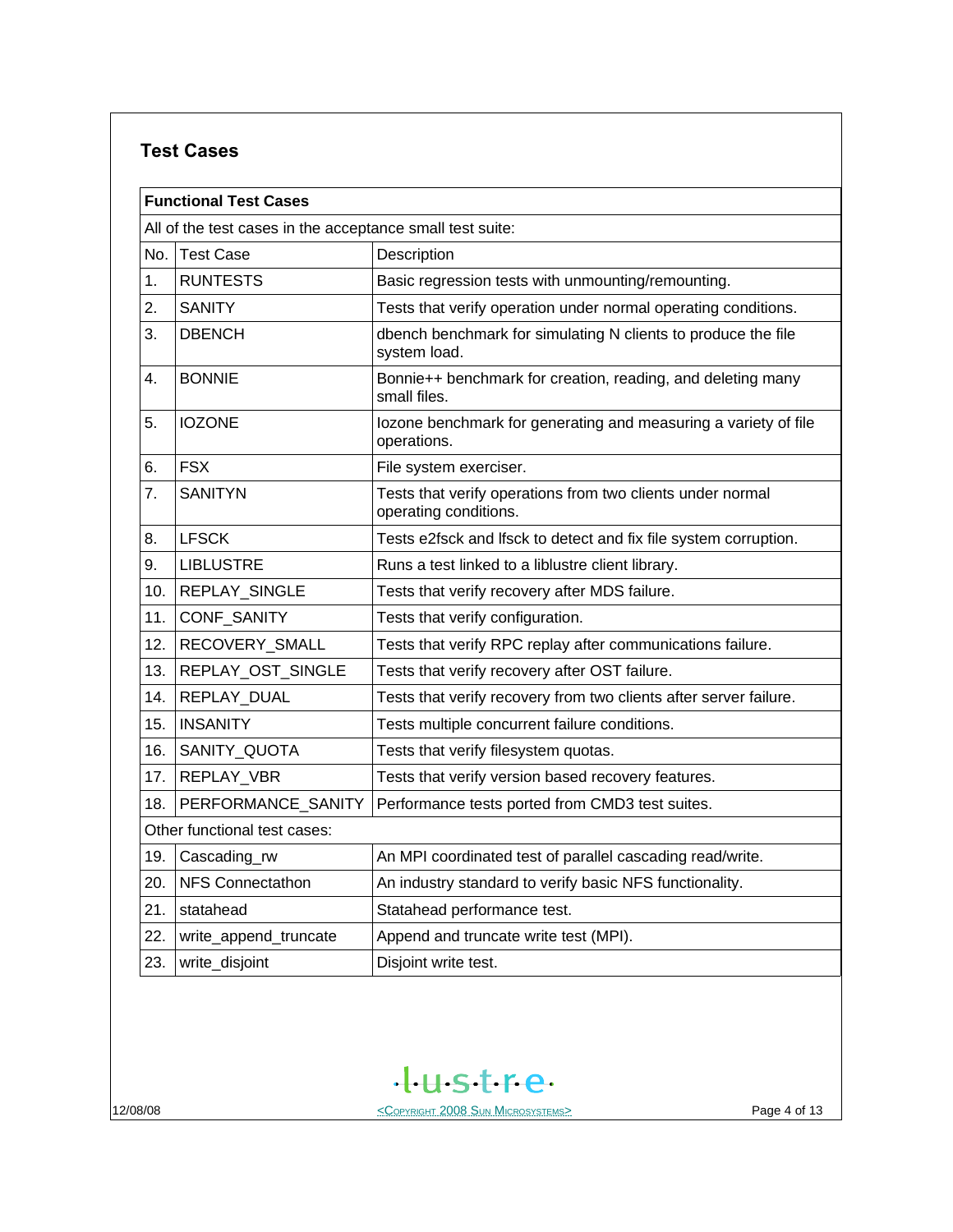| <b>Performance Test Cases</b> |                  |                                                                                                                                                                        |  |  |
|-------------------------------|------------------|------------------------------------------------------------------------------------------------------------------------------------------------------------------------|--|--|
| No.                           | <b>Test Case</b> | Description                                                                                                                                                            |  |  |
| 1.                            | <b>IOR</b>       | Industry HPC IO performance benchmark for testing performance of<br>parallel file systems using various interfaces and access patterns.                                |  |  |
| 2.                            | <b>PIOS</b>      | Lustre IO performance benchmark for evaluating backend devices<br>and file systems.                                                                                    |  |  |
| 3.                            | Metabench        | Industry metadata performance benchmark for parallel file system.                                                                                                      |  |  |
| $\overline{4}$ .              | Compilebench     | Industry benchmark, which tries to age a filesystem by simulating<br>some of the disk IO common in creating, compiling, patching, stating<br>and reading kernel trees. |  |  |
| 5.                            | I ST             | LNET self-test, which is used for benchmarking Lustre network<br>performance.                                                                                          |  |  |

#### **Quotas Test Cases**

CVS path: doc/TP/quotas-tp.odt

Extra quota testing could be run along with the upgrade testing:

1) Before the upgrade, three users would be setup with different limit of quotas.

The following operations would be run separately to consume the users' quota spaces:

- a) IOR -w -k
- b) extract kernel tarball
- c) iozone -i 0 -+d -w

iozone operation would exceed the quota limit for the corresponding quota user.

 After the above operations are finished, the final state of quota usage/limits for the three users would be recorded.

2) Upgrade the MDS and OSSs. Before and after upgrading the Lustre clients, record the quota usage/limits for the three users and verify that they are the same as before the upgrade.

3) Verify the file data created by the above operations are not affected by the upgrade.

4) Verify quota user that ran out of quotas is still out of quotas after the upgrade.

#### **Recovery Test Cases**

CVS path: doc/TP/VBR\_tp.odt and doc/TP/VBR\_phase2\_tp.odt

#### **Interoperability Test Cases**

CVS path: doc/TP/interoperability-tp.odt

 $H<sub>II</sub>$ stre

12/08/08 **Page 5 of 13**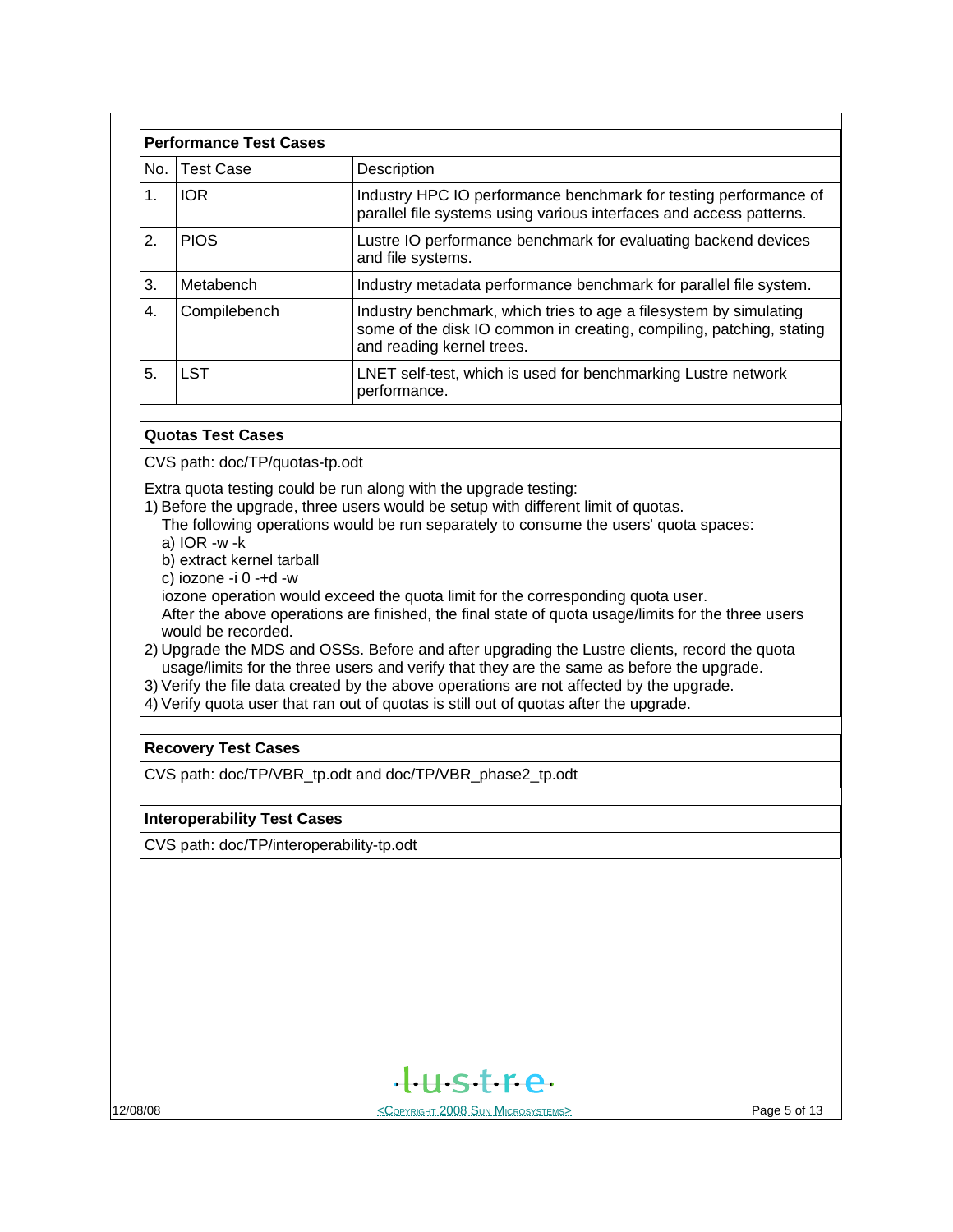|               | <b>Stress Test Cases</b>  |                                                                                                                                                                                                                                                                                                                                                                                                                                                                                                                                                                                                                                                                     |
|---------------|---------------------------|---------------------------------------------------------------------------------------------------------------------------------------------------------------------------------------------------------------------------------------------------------------------------------------------------------------------------------------------------------------------------------------------------------------------------------------------------------------------------------------------------------------------------------------------------------------------------------------------------------------------------------------------------------------------|
| No.           | <b>Test Case</b>          | Description                                                                                                                                                                                                                                                                                                                                                                                                                                                                                                                                                                                                                                                         |
| $\mathbf 1$ . | Simul                     | An MPI coordinated test of parallel filesystem system calls and library<br>functions. It was designed to perform filesystem operations<br>simultaneously from many nodes and processes to test the correctness<br>and coherence of parallel filesystems.                                                                                                                                                                                                                                                                                                                                                                                                            |
| 2.            | Racer                     | Test for file system race conditions by concurrently creating, moving,<br>deleting, etc. a set of files.                                                                                                                                                                                                                                                                                                                                                                                                                                                                                                                                                            |
| 3.            | low-memory                | Tests would be run on the Lustre test cluster setting up with low memory<br>(512M).                                                                                                                                                                                                                                                                                                                                                                                                                                                                                                                                                                                 |
| 4.            | multi-client-per-<br>node | Multiple Lustre clients mounted on each Lustre client node while running<br>IOR/Iozone/Simul.                                                                                                                                                                                                                                                                                                                                                                                                                                                                                                                                                                       |
|               |                           | Five or more Lustre clients would be mounted on each of the client nodes,<br>and the following tests would be run:<br>1) Use pdsh to run iozone on all of the Lustre clients on all of the client<br>nodes concurrently<br>2) Use mpirun to have a single IOR running across the same mount point<br>on all of the client nodes (totally 5 IORs will be run concurrently)<br>Running in both file-per-process (for basic functionality testing) and<br>single-shared-file (for actual interop testing) modes.<br>3) Use mpirun to have a single Simul running across the same mount<br>point on all of the client nodes (totally 5 Simuls will be run concurrently) |

#### **Upgrade/Downgrade Test Cases**

Upgrade/downgrade testing could be run on a Lustre cluster with configuration covering different upgrade/downgrade paths separately on client(s), MDS and OSS(s).

The following paths should be tested:

- 1) Upgrade from the latest 1.4.x release to the latest 1.6.x release, then to the latest 1.8 RC.
- 2) Downgrade from the latest 1.8 RC to the latest 1.6.x release.

The upgrade/downgrade operations need be performed in the following two ways:

- 1) Rolling upgrade/downgrade
	- Individual Lustre servers (or their failover partners) and clients are upgraded/downgraded one at a time. Some applications (iozone, tar, etc.) would be run on the live clients while failover upgrading/downgrading the servers. No application failure should occur.
- 2) Clean upgrade/downgrade Shut down the entire filesystem and upgrade/downgrade all servers and clients at once.

NOTE: The upgrade/downgrade testing between Lustre 1.8 and Lustre 2.0 will be run during the Lustre 2.0 release testing.

 $H<sub>II</sub>$ stre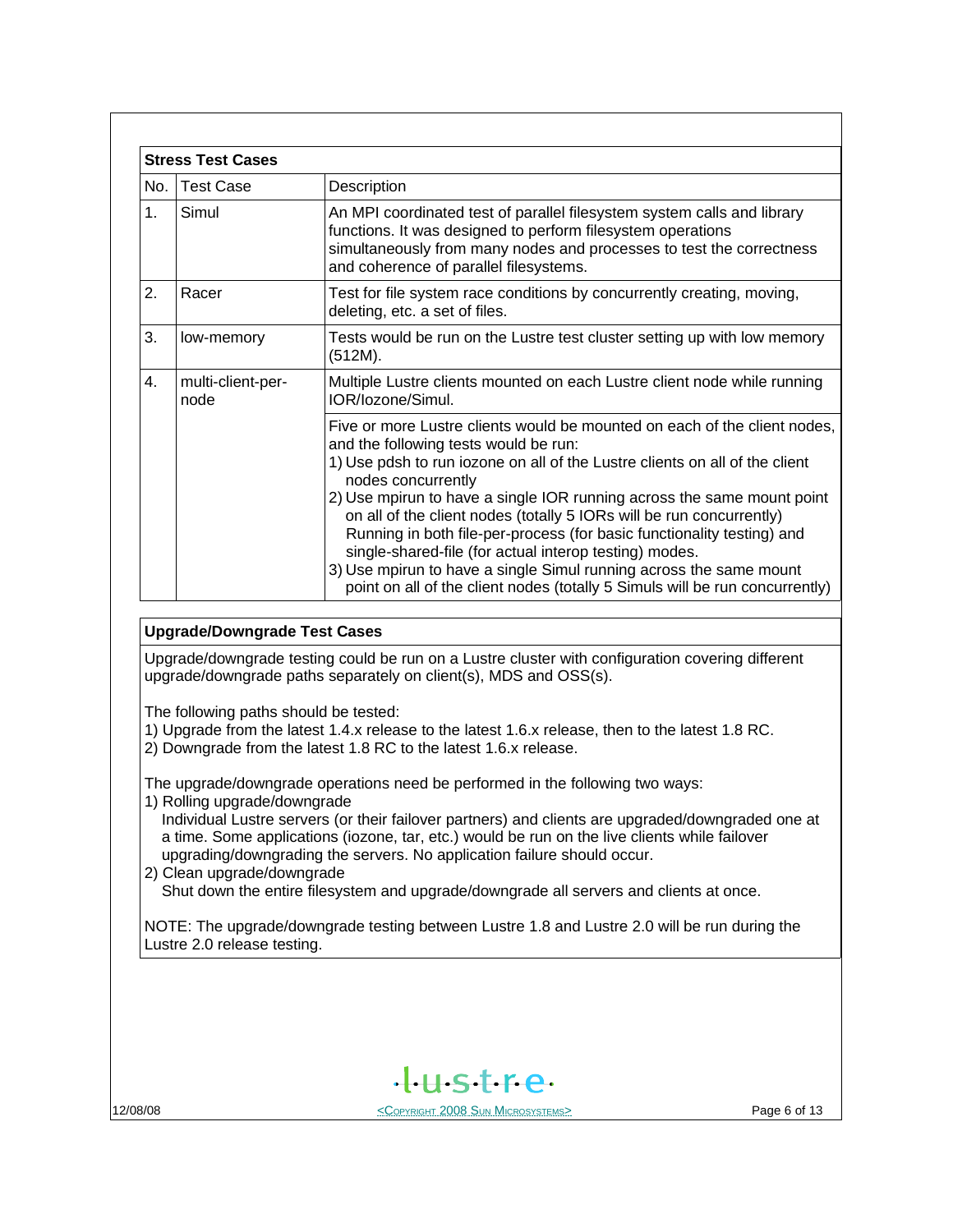## **III. Supported Architectures**

| <b>Architectures</b>   |  |  |
|------------------------|--|--|
| x86_64                 |  |  |
| i686                   |  |  |
| ia <sub>64</sub>       |  |  |
| ppc64 (only on client) |  |  |

## **Supported Distributions and Kernels**

| <b>Distribution</b> | Kernel             |
|---------------------|--------------------|
| <b>SLES 10</b>      | 2.6.16.60-0.31     |
| RHEL 5/CentOS 5     | 2.6.18-92.1.10.el5 |
| SLES <sub>9</sub>   | $2.6.5 - 7.314$    |
| RHEL <sub>4</sub>   | 2.6.9-67.0.22.EL   |
|                     | vanilla 2.6.22.14  |

NOTE: The above-supported kernels for different distributions are for Lustre 1.8.0 RC1.

## **Platforms, Network Types, Client Types for Testing**

|                           | <b>RHEL4</b> | RHEL <sub>5</sub> | CentOS 5       | SLES <sub>9</sub>       | <b>SLES 10</b> | vanilla 2.6.22 |
|---------------------------|--------------|-------------------|----------------|-------------------------|----------------|----------------|
| x86_64                    |              |                   |                | $\mathbf{v}$            |                |                |
| i686                      |              |                   |                | $\sim$                  |                |                |
| ia64                      |              | V                 |                |                         |                |                |
| ppc64 (only on<br>client) |              |                   |                | $\sim$                  |                |                |
| TCP (1GigE)               |              | N                 | $\mathbf \sim$ | $\mathcal{N}$           |                | N              |
| IB (OFED 1.3.1)           | √            |                   |                |                         |                |                |
| Patched client            | √            |                   |                | $\overline{\mathbf{v}}$ |                |                |
| Patchless client          |              |                   |                |                         |                | $\sim$         |

#### NOTE:

The above matrix shows the platforms, network types, etc. for Lustre 1.8 release testing, which does not mean that Lustre 1.8 only supports the above-listed network types.

tustre.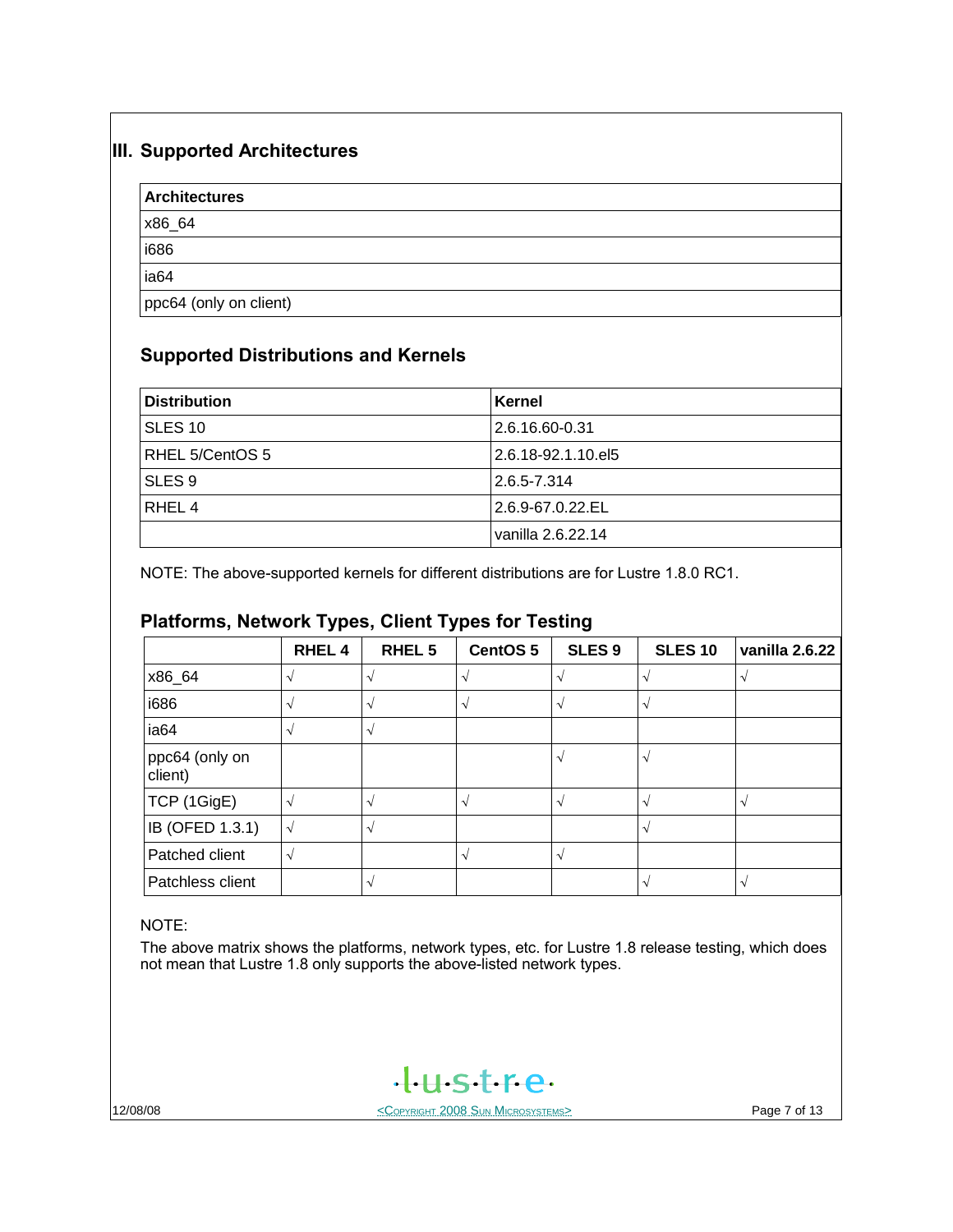## **Proposed Time Line**

With a 2-week test effort on one Lustre 1.8 RC, QE will not be able to run all tests on all supported architectures/distributions. Test matrices for different RCs would be created to show different test coverage. A full test coverage would be performed over the complete release testing cycle.

The automation test system (YALA) can be used to the maximum extent possible to do automated acc-sm testing, so that QE could be freed from running acc-sm tests and only need spend time vetting the test results.

## **Scale Testing**

Limited scale testing is run by the Lustre QE team. At scale testing by our partners and the Open Source community will ensure a more robust and quality Lustre product.

#### **Automation Testing**

Automation will be used by SUN QE to support this time line. The automation is not for external use. Acceptance small test suite is available in the Lustre source tree and can be used by the Open Source community.

### **Not Tested**

QE will not test all Lustre configurations (i.e., 1Cx1Mx1O, 1Cx1Mx2O, 1Cx1Mx3O...).

QE will not test all type of NIC and HBA including its drivers.

QE will not test all machine configuration (i.e., number of CPU, memory size, storage capacity...). QE will not cover all industry performance tests.

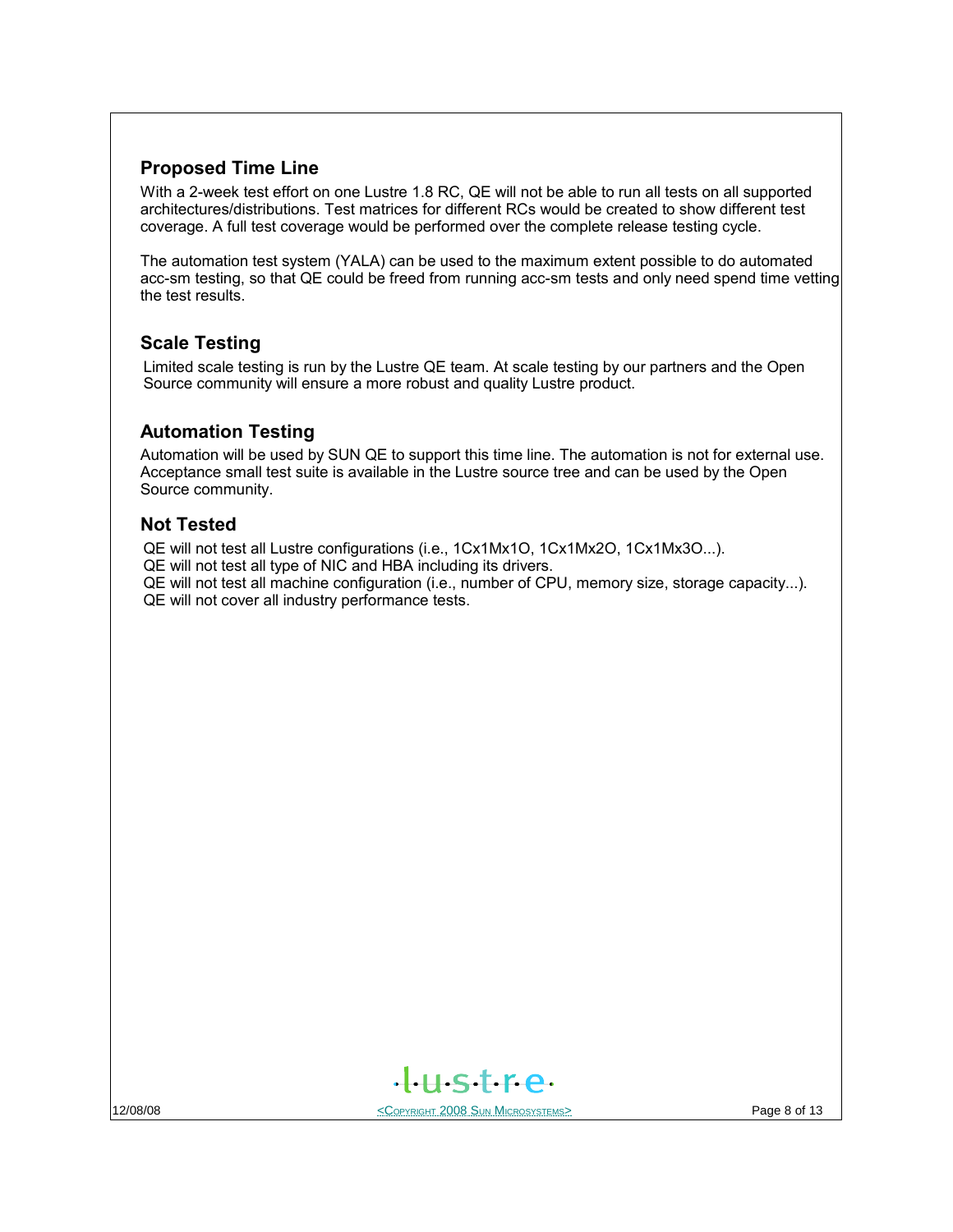## **II. Test Schedule**

#### **Lustre 1.8.0**

Recommended e2fsprogs version: 1.40.11-sun1 Tracking tickets on Bugzilla:

- Lustre 1.8.0 release tracker: Bug 12662
- Lustre 1.8.0 release testing tracker: TBD

#### **Lustre 1.8.0 RC1**

- 1. CVS tag: v1\_8\_0\_RC1
- 2. Time Plan:
	- *Start date:* TBD
	- End date: TBD (should be 2 weeks after 'Start date')

3. Test Matrix(b1\_8 normal release testing)

| Run<br>by   |                                                                        | Jack                     | Yep                    | Wangyb           | Wangyb                                  | Yep                                   | Jack                                                       | Yep                                          |
|-------------|------------------------------------------------------------------------|--------------------------|------------------------|------------------|-----------------------------------------|---------------------------------------|------------------------------------------------------------|----------------------------------------------|
|             | Platform<br><b>Test case</b>                                           | <b>SLES10/</b><br>x86 64 | <b>SLES10/</b><br>i686 | RHEL5/<br>x86 64 | RHEL5/ia64<br>+RHEL5/i68<br>$6 (C + S)$ | SLES9/ppc64<br>+RHEL4/x86<br>64 (C+S) | SLES <sub>10</sub><br>(vanilla<br>2.6.22.1<br>4)/x86<br>64 | CentOS5<br>$/x86_64+$<br>SLES9/i6<br>86(C+S) |
| <b>YALA</b> | acc-sm                                                                 | $[0][2][7]$<br>[8]       | [2][3][5]              | $[2][10]$        | [0][1][2][4][7]                         | $[1][7][8]$                           | $[2]$                                                      | [0]                                          |
| <b>YALA</b> | <b>IOR</b>                                                             | [2][3][11]               |                        |                  |                                         |                                       |                                                            |                                              |
| <b>YALA</b> | <b>PIOS</b>                                                            | [2][3][12]               |                        |                  |                                         |                                       |                                                            |                                              |
| <b>YALA</b> | Metabench                                                              | [2][3][12]               |                        |                  |                                         |                                       |                                                            |                                              |
| YALA        | Compilebench                                                           | [2][3][12]               |                        |                  |                                         |                                       |                                                            |                                              |
| YALA        | <b>LST</b>                                                             | $[2][3]$                 |                        |                  |                                         |                                       |                                                            |                                              |
| <b>YALA</b> | Racer                                                                  |                          | [2][6][7]              |                  |                                         |                                       |                                                            |                                              |
| YALA        | Simul                                                                  |                          |                        | [2][6][7]        |                                         |                                       |                                                            |                                              |
| <b>YALA</b> | Cascading rw                                                           |                          |                        |                  |                                         | [1][6][7]                             | [2][6][7]                                                  |                                              |
| <b>YALA</b> | Connectathon                                                           |                          |                        |                  | [1][2][9]                               |                                       |                                                            |                                              |
| QE          | <b>Statahead</b>                                                       |                          |                        | $[14]$           |                                         |                                       |                                                            |                                              |
| QE          | write_append<br>truncate                                               |                          |                        |                  |                                         | $[17]$                                |                                                            |                                              |
| QE          | write_disjoint                                                         |                          |                        |                  | $[18]$                                  |                                       |                                                            |                                              |
| Wangy<br>b  | Interop                                                                | $[13]$                   | $[13]$                 | $[13]$           | $[13]$                                  | $[13]$                                | $[13]$                                                     |                                              |
| Max S.      | LOL upgrade                                                            |                          |                        |                  |                                         |                                       |                                                            |                                              |
|             | tustre                                                                 |                          |                        |                  |                                         |                                       |                                                            |                                              |
| 12/08/08    | Page 9 of 13<br><copyright 2008="" microsystems="" sun=""></copyright> |                          |                        |                  |                                         |                                       |                                                            |                                              |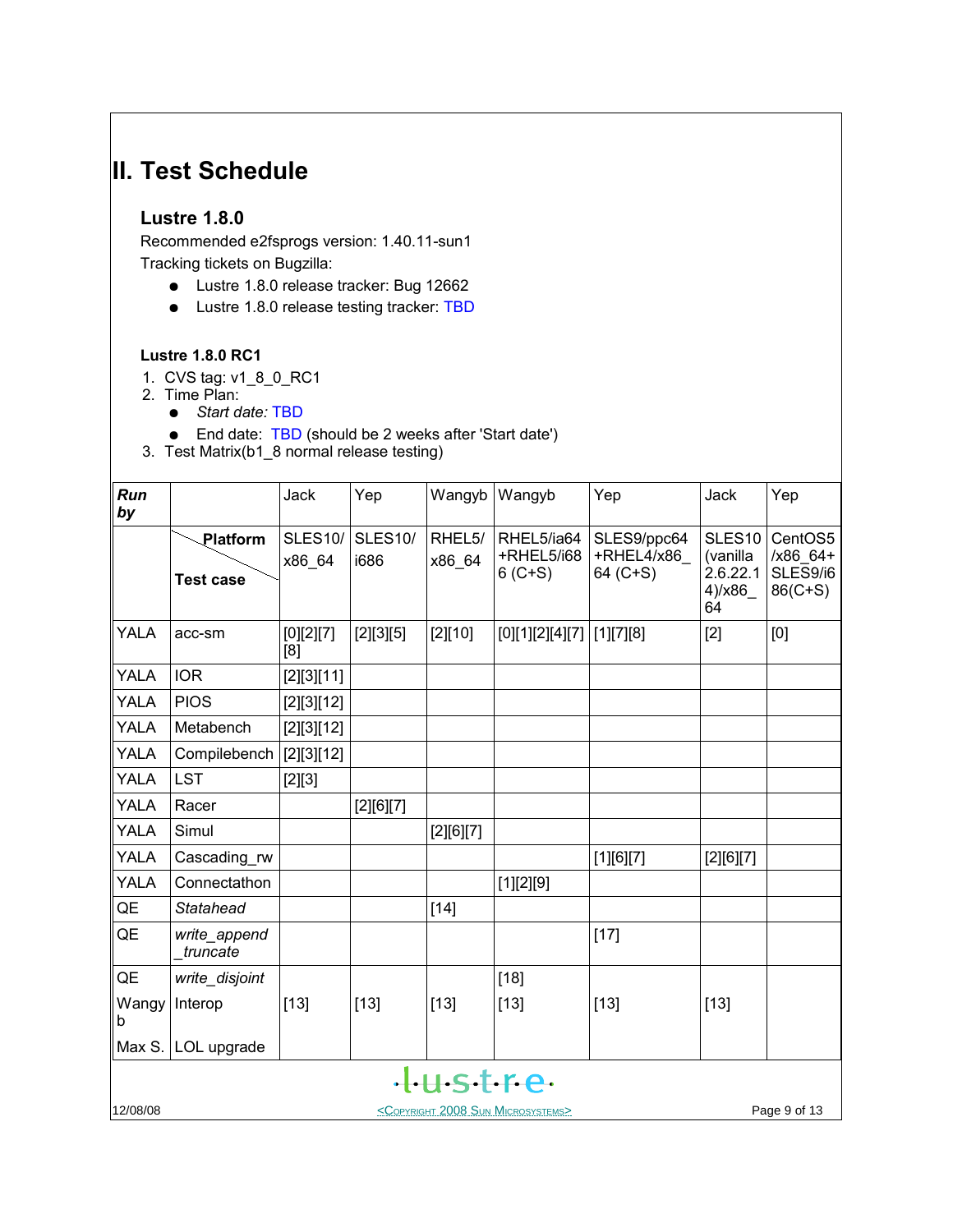## **NOTE:**

[0] – Run test manually because YALA does not support PPC64 and IA64 and CentOS5 yet.

- [1] Run test with intermixed distros/archs on a Lustre client and servers.
- [2] Run test on patchless client.
- [3] Run test over IB (OFED 1.3.1) network.
- [4] Run test under low memory (512M).
- [5] Run acc-sm tests including performance-sanity test suite.
- [6] Run test with quotas on (setting quota limits to be just large enough for the test to complete).
- [7] Run test with flock locking enabled (mounting Lustre client(s) with "flock" option).
- [8] Run test on a ppc64 Lustre client which connects to x86\_64 Lustre servers.
- [9] Mount Lustre client with "localflock" option.
- [10] Run the following recovery tests with HARD failure mode on two clients (see VBR Test Plan):
	- 1) replay-vbr
	- 2) insanity
	- 3) replay-single
	- 4) recovery-small
	- 5) replay-dual
	- 6) conf-sanity test 27b
- [11] Run performance test with file system quotas off and on.
- [12] Run performance test covering the following scenarios:
	- 1) Native Lustre
	- 2) NFSv3 over Lustre
	- 3) NFSv4 over Lustre
- [13] Interoperability, upgrade, downgrade, multi-client-per-node, extra quota testing:

Intermix different platforms and Lustre versions as follows:

Clients:

- C1: SLES10 vanilla 2.6.22.14/x86\_64/patchless v1\_8\_0\_RC1
- C2: SLES10/i686/upgrade from v1\_4\_12\_RC6 to patchless v1\_6\_5\_1\_RC2,
	- then to patchless v1\_8\_0\_RC1
- C3: RHEL5/i686/patchless v1\_6\_5\_1\_RC2
- C4: RHEL5/x86\_64/patchless v1\_8\_0\_RC1
- C5: SLES9/ppc64/v1\_8\_0\_RC1
- C6: RHEL5/ia64/upgrade from patchless v1\_6\_5\_1\_RC2 to patchless v1\_8\_0\_RC1
- C7: RHEL4/ia64/v1\_4\_12\_RC6

MDS:

M1: RHEL4/x86\_64/upgrade from v1\_4\_12\_RC6 to v1\_6\_5\_1\_RC2, then to v1\_8\_0\_RC1, then downgrade to v1\_6\_5\_1\_RC2

OSSs:

O1: SLES10/x86\_64/upgrade from v1\_4\_12\_RC6 to v1\_6\_5\_1\_RC2, then to v1\_8\_0\_RC1

Rolling upgrade/downgrade will be performed. Iozone and tar would be run on the live clients

# $H<sub>5</sub>$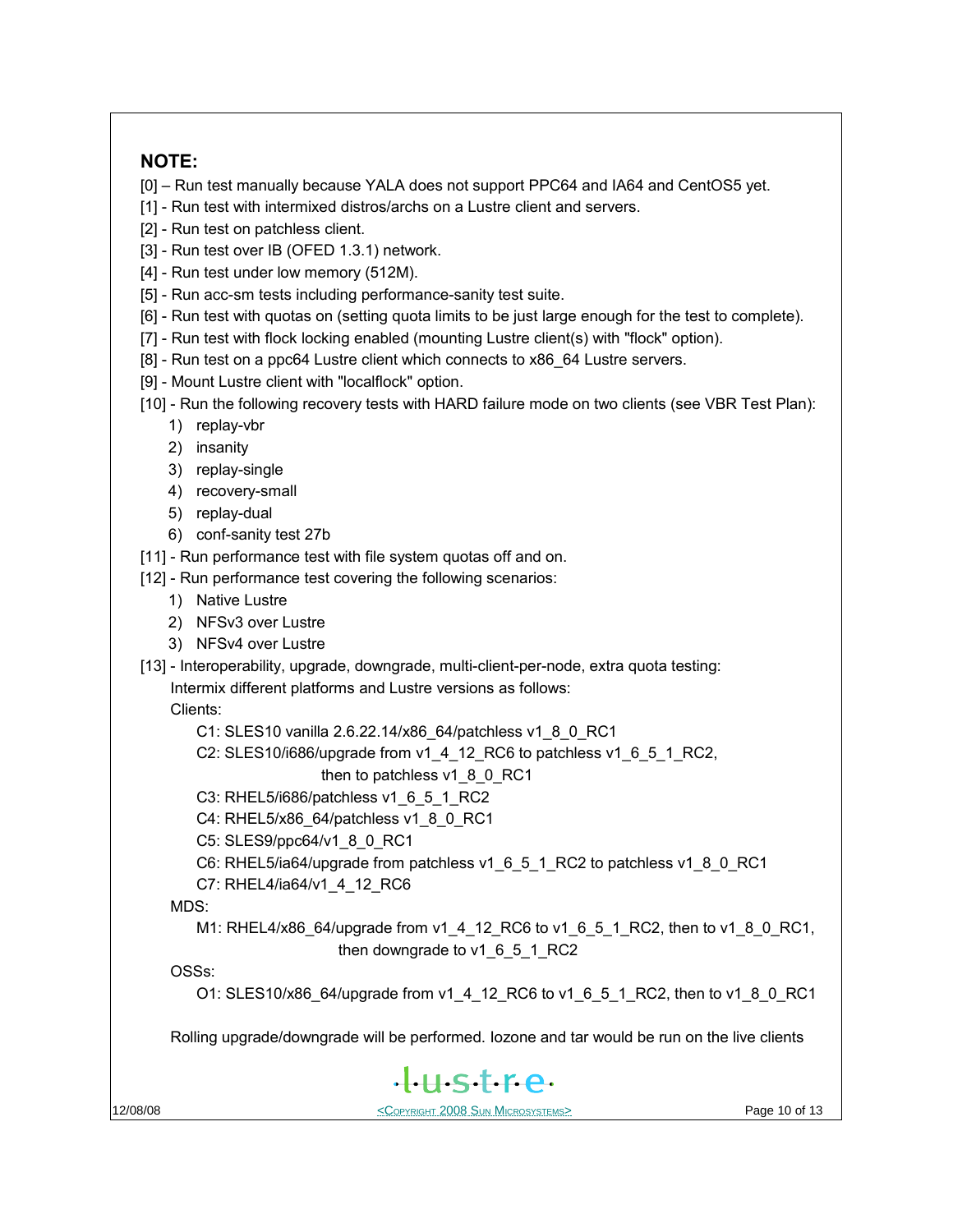while failover upgrading/downgrading the servers. No application failure should occur. Before/after the upgrade, extra quota testing would be performed (see Quotas Test Cases). After finishing the upgrade/downgrade testing, multi-client-per-node testing would be run (see Stress Test Cases).

[14] - test statahead to verify *15927*

mount 5 clients on a node, run multiple(5) simultaneous kernel tar/untar/diff processes.

[15] – For acc-sm testing on YALA, we need to check 'Run acc-sm with Option SLOW=yes" checkbox.

 $[16]$  – upgrade LOL to v1–8–0. RC1. Make sure that there is no bug during/after the upgrade.

- $[17]$  steps to do it
	- a. mount lustre on multiple nodes in /mnt/lutre;
	- b. mkdir /mnt/lustre/wat;
	- c. put the nodes names in mpinodes, let np=(number of nodes+4) so that we have 4 MPI procs run on each node;
	- d. mpirun -np \$np -machinefile mpinodes /usr/lib\*/lustre/tests/write\_append\_truncate /mnt/lustre/wat/wat.file 10000 (you can increase test time by increase this number.)
- $[18]$  steps to do it:
	- a. mount lustre on multiple nodes in /mnt/lutre;
	- b. mkdir /mnt/lustre/wd;
	- c. put the nodes names in mpinodes, let np=(number of nodes+4) so that we have 4 mpi procs run on each node;

 d. mpirun -np 4 -machinefile mpinodes /usr/lib\*/lustre/tests/write\_disjoint -f /mnt/lustre/wd/wd.file [-n 10000]. (you can use the '-n 10000' to increase test load.)

|               | $\tau$ . I can matrix to interrup teat with b i context $\rho$ |                                                        |                          |
|---------------|----------------------------------------------------------------|--------------------------------------------------------|--------------------------|
| QE<br>Test    | <b>Jack</b>                                                    | Yep                                                    | Wangyb                   |
| <b>MDS</b>    | centos5/i686[0]                                                | sles10/i686[1]                                         | rhel4/ia64[2]            |
| <b>OST</b>    | rhel4/x86_64[1]                                                | rhel5/x86_64[0]                                        | Vanilla-2.6.22/x86_64[1] |
| <b>CLIENT</b> | sles10/ppc64[2]                                                | sles9/i686[2]                                          | sles10/i686[0]           |
| acc-sm        | TEST[5][10]                                                    | TEST[9]                                                | TEST[4]                  |
| <b>IOR</b>    | TEST[5][10]                                                    |                                                        |                          |
| <b>PIOS</b>   | TEST[5][10]                                                    |                                                        |                          |
| Metabench     | TEST[5][10]                                                    |                                                        |                          |
| Comilebench   | TEST[5][10]                                                    |                                                        |                          |
| <b>LST</b>    | TEST[5][10]                                                    |                                                        |                          |
| Simul         |                                                                |                                                        | <b>TEST[4][7]</b>        |
| Connectathon  |                                                                | TEST[9]                                                |                          |
| Racer         |                                                                | TEST[9]                                                |                          |
| Cascading_rw  |                                                                |                                                        | <b>TEST[4][7]</b>        |
|               |                                                                | tustre.                                                |                          |
| 12/08/08      |                                                                | <copyright 2008="" microsystems="" sun=""></copyright> | Page 11 of 13            |

#### 4. Test Matrix(b1\_8 interop test with b1\_6&HEAD)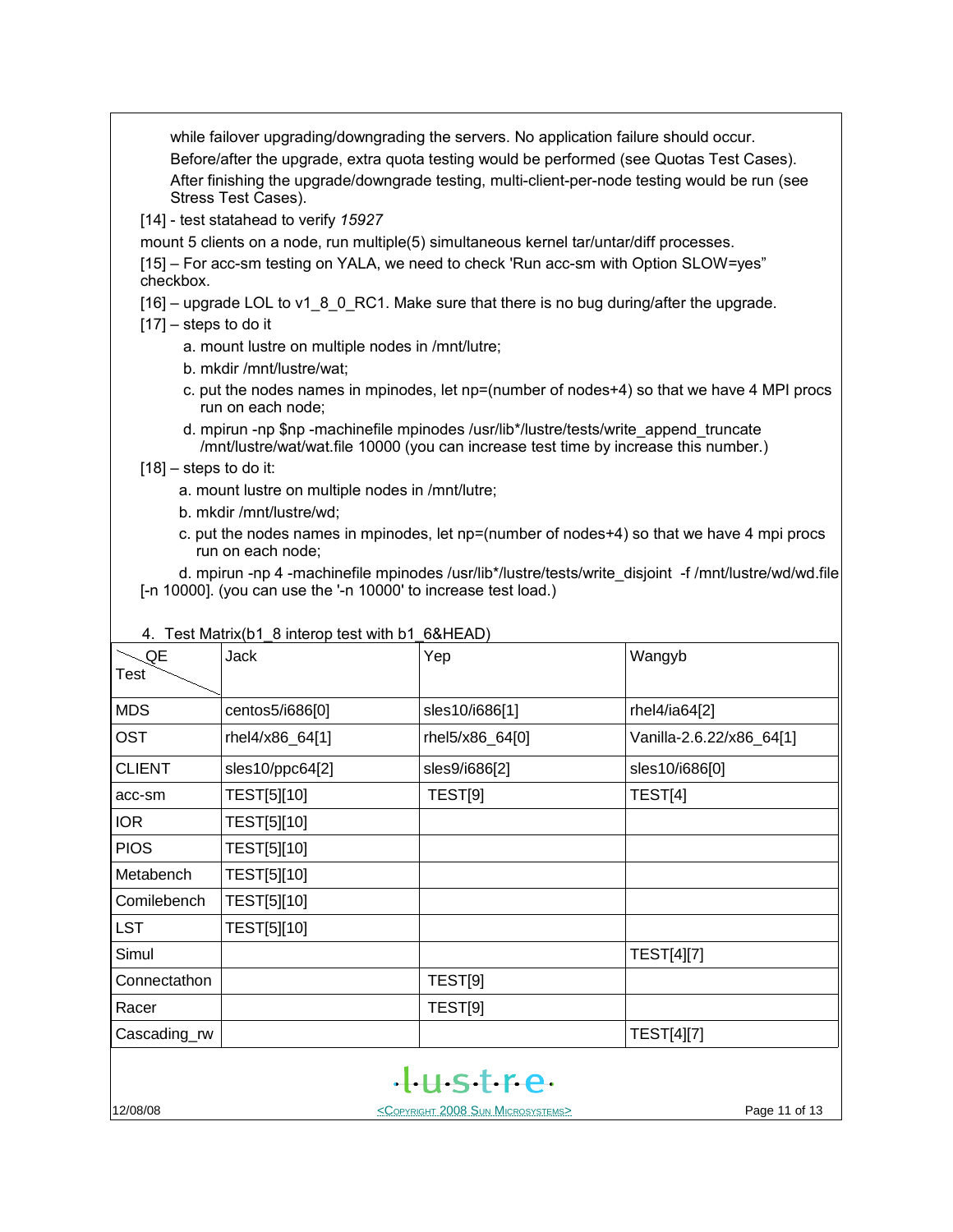[0]Branch=b1\_8 [1]Branch=b1<sup>6</sup> [2]Branch=HEAD [3]Run test by YALA [4]Run test on patchless client. [5]Run test over IB (OFED 1.3.1) network. [6]Run test under low memory (512M) [7]Run test with quotas on (setting quota limits to be just large enough for the test to complete) [8]Run test with flock locking enabled (mounting Lustre client(s) with "flock" option) [9]Run test with flock locking enabled (mounting Lustre client(s) with "localflock" option). [10]Run test on a ppc64 Lustre client

**Test matrix for Lustre 1.8.0 RC2 would be created right before the RC2 is going to be tagged.**



12/08/08 **Page 12 of 13** SUN MICROSYSTEMS **COPYRIGHT 2008 SUN MICROSYSTEMS**